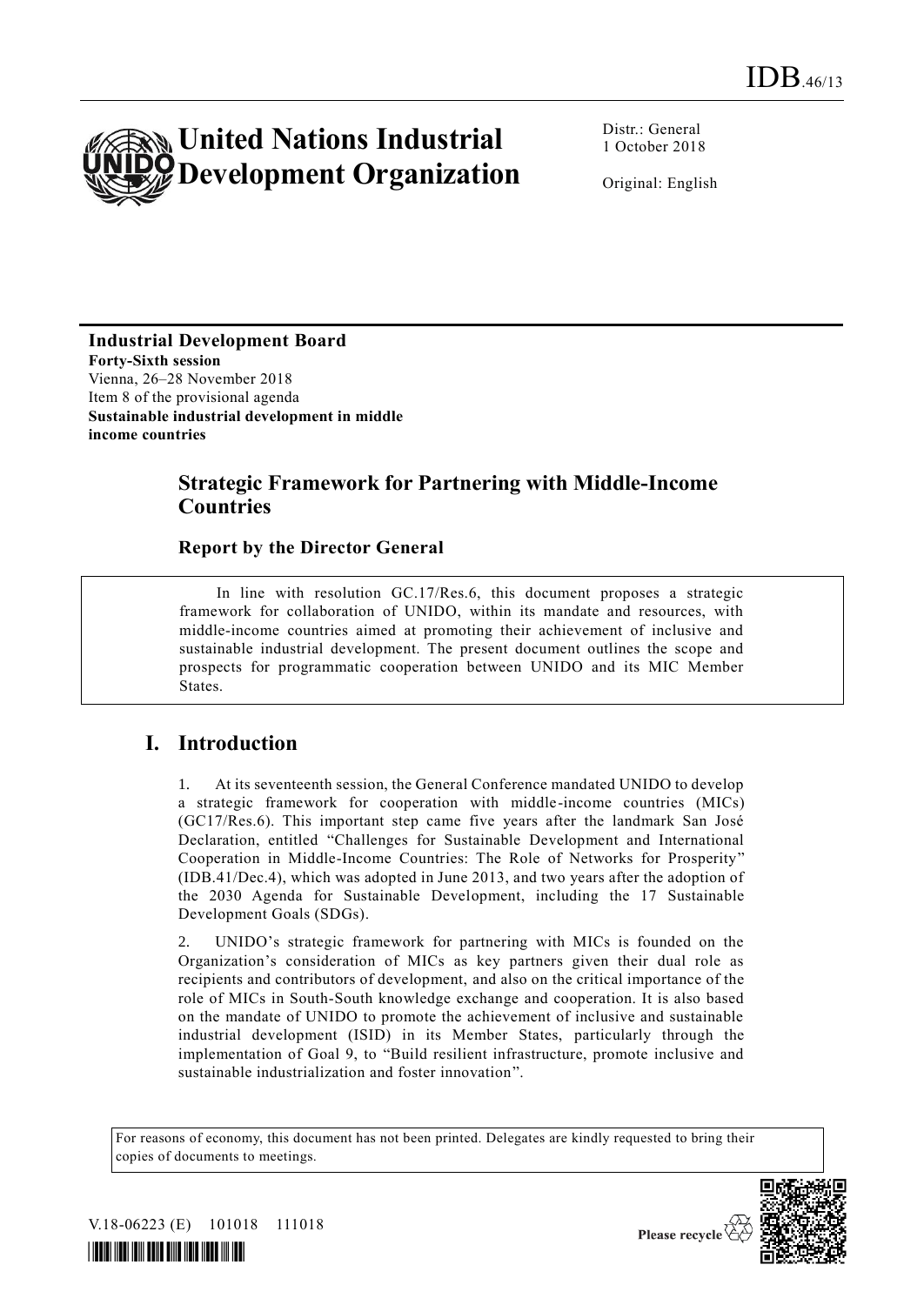# **II. Characterization of MICs as partners for ISID**

The 2030 Agenda provides the framework for the re-emergence of the dual role of MICs as both recipients and providers of development assistance. Their role as recipients or as countries eligible for development assistance is justified by, among other key features: (a) scarce industrial and economic diversification; (b) MICs' low productive activities focused on a few key industries and exports; and (c) high dependence on the export of commodities, therefore making them vulnerable to fluctuations in prices on global markets.

4. In parallel, their role as providers of development assistance, including through South-South cooperation (SSC) modalities, is substantiated by their income status, particularly among upper-MICs, and substantial economic resources, some MICs being among the largest economic powers in the world by nominal GDP.

5. In this context, and given UNIDO's unique mandate of ISID, the Organization will strengthen its partnership with MICs individually and in multi-stakeholder agreements to position UNIDO as the main partner for ISID and for the national implementation and attainment of Goal 9 and other industry-related goals of the 2030 Agenda.

# **III. A rationale for this strategic framework**

6. Currently, 97 out of 168 UNIDO Member States are MICs. This is fifty-eight per cent of the total of UNIDO Member States. MICs host five of the world's seven billion people and 73 per cent of the world's poor people. In parallel, this group of countries produces about one third of global gross domestic product (GDP). MICs are major engines of global growth and, therefore, essential for continued global economic growth and stability. Considering the relevance of this group of countries, both in general and in terms of percentage of UNIDO's membership, the renewed framework for partnering with MICs recognizes the vital importance of articulating ISID solutions to effectively respond to the specific development challenges of MICs.

7. The engagement envisaged in this framework for partnering with MICs is in line with UNIDO's medium-term programme framework (MTPF) 2018–2021. This proposal is meant to serve as a guiding framework to steer UNIDO's partnership and cooperation with MICs

8. The dual role of MICs as recipients and providers of development assistance through SSC practices will have a positive impact on least-developed countries as beneficiaries of knowledge and technology transfer. For traditional donors, SSC will complement, not replace, North-South cooperation practices, thereby also benefitting this group of countries.

# **IV. Strategic goal and vision**

9. As mandated by GC.17/Res.6, the overall goal of this strategic framework is to "advance UNIDO's industrial cooperation activities with and to promote inclusive and sustainable industrial development in middle-income countries". The envisaged engagement is outlined here below under each of the four thematic priorities of the MTPF 2018–2021: (a) creating shared prosperity; (b) advancing economic competitiveness; (c) safeguarding the environment; (d) strengthening knowledge and institutions.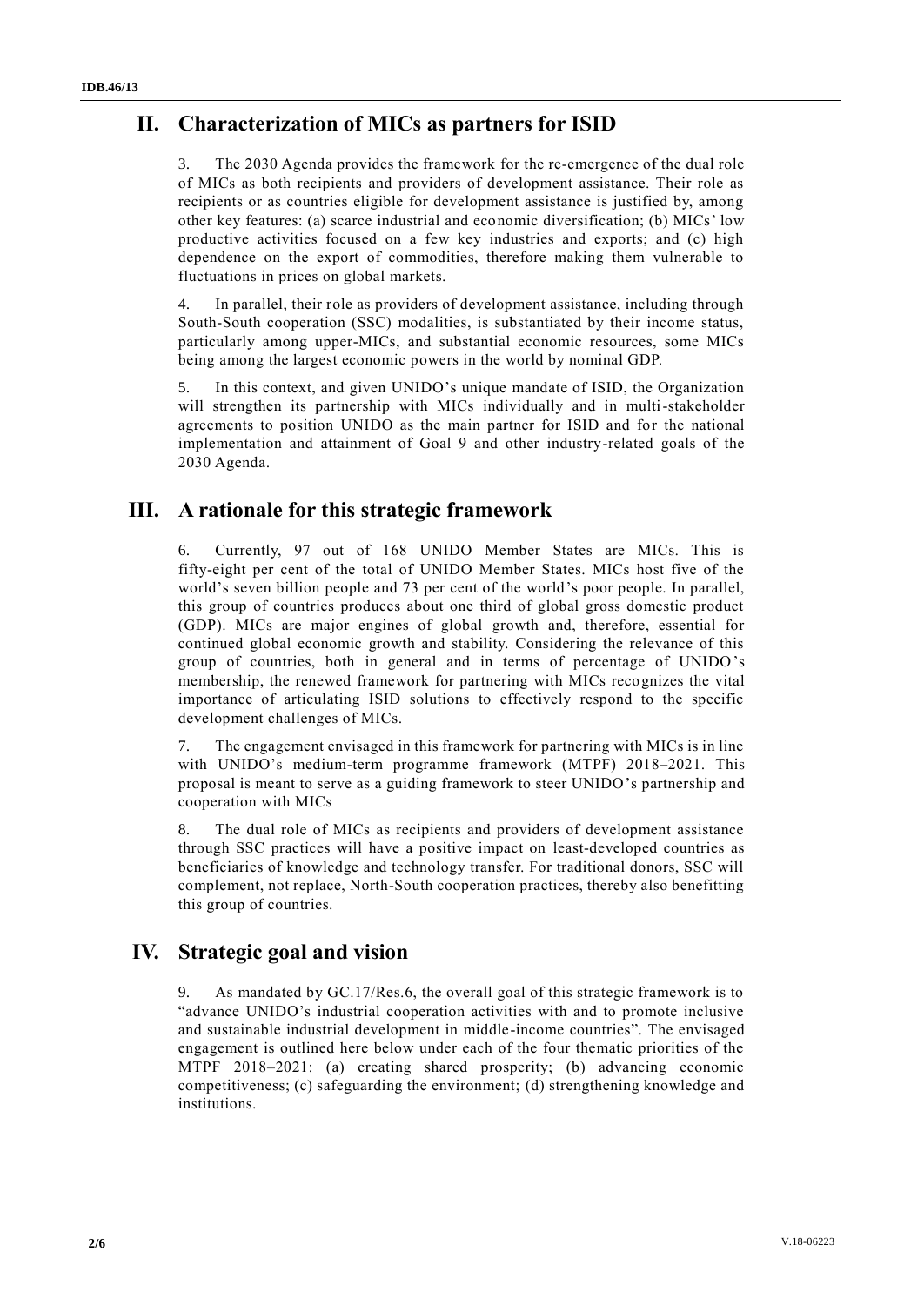## **A. Creating shared prosperity**

10. Within the framework of this thematic priority, UNIDO fosters ISID, poverty reduction and social cohesion. In the context of its strengthened partnership with MICs, the Organization will aim at catalysing its expertise in: (a) improving agricultural processes and light manufacturing to help MICs achieve their respective structural upgrading by increasing both productivity and incomes; (b) strengthening producer groups; (c) helping increase the value added to primary production; and (d) providing access to infrastructure and ensuring energy security.

#### **B. Advancing economic competitiveness**

11. Under this thematic area, UNIDO will aim at supporting middle-income economies in creating sustainable jobs, attracting investment and particularly in adopting new technologies for the achievement of ISID. UNIDO's work on Industry 4.0 and science, technology and innovation (STI) will be instrumental to enhance the Organization's efforts at improving productive capacities and supporting the structural transformation of the economies in MICs. The Organization will therefore promote and scale up the implementation of programmes on: (a) the dissemination and uptake of new, enhanced technologies and the introduction of innovations in manufacturing processes; (b) facilitating the adaptation to rapid technological changes; (c) fostering prospects for industrial and trade diversification, value addition, enhanced productivity, economic growth, and job creation; and (e) providing policy-advisory services to governments on setting up regulatory frameworks in the respective areas. UNIDO's focus on technology transfer and skills development will accelerate the implementation of good technology practices and industrial skills development.

#### **C. Safeguarding the environment**

12. Through its environment and energy-related programmes and projects, UNIDO will address the priorities of MICs in this area by assisting governments, institutions and industries to best adapt their production methods, move towards cleaner production systems and develop sustainable and efficient energy solutions. UNIDO's focus on promoting green economy and providing circular economy solutions that promote recycling, resource recovery and the sustainable use of natural resources will be of particular relevance to MICs. UNIDO will keep supporting MICs in meeting their obligations under multilateral environmental agreements, including the Montreal Protocol, the Stockholm Convention and the Minamata Convention on Mercury.

#### **D. Strengthening knowledge and institutions**

13. This thematic priority of the MTPF 2018–2021 enables a shift from a conceptual and sectoral perspective to a perspective focused on advancing ISID through the cross-sectoral knowledge and institutional capacities of the Organization. Activities under this thematic priority therefore, will encompass all functions of UNIDO. Of interest to MICs will be the associated UNIDO services in such areas as, inter alia, policy analysis or capacity-building on industrial statistics.

# **V. Priority areas of intervention**

14. The strategic framework for partnering with MICs recognizes the critical relevance of technology transfer for achieving the necessary industrial upgrading that allows MICs to accelerate their graduation into the high-income status. Specific efforts will be dedicated to accelerate the modernization of industrial processes,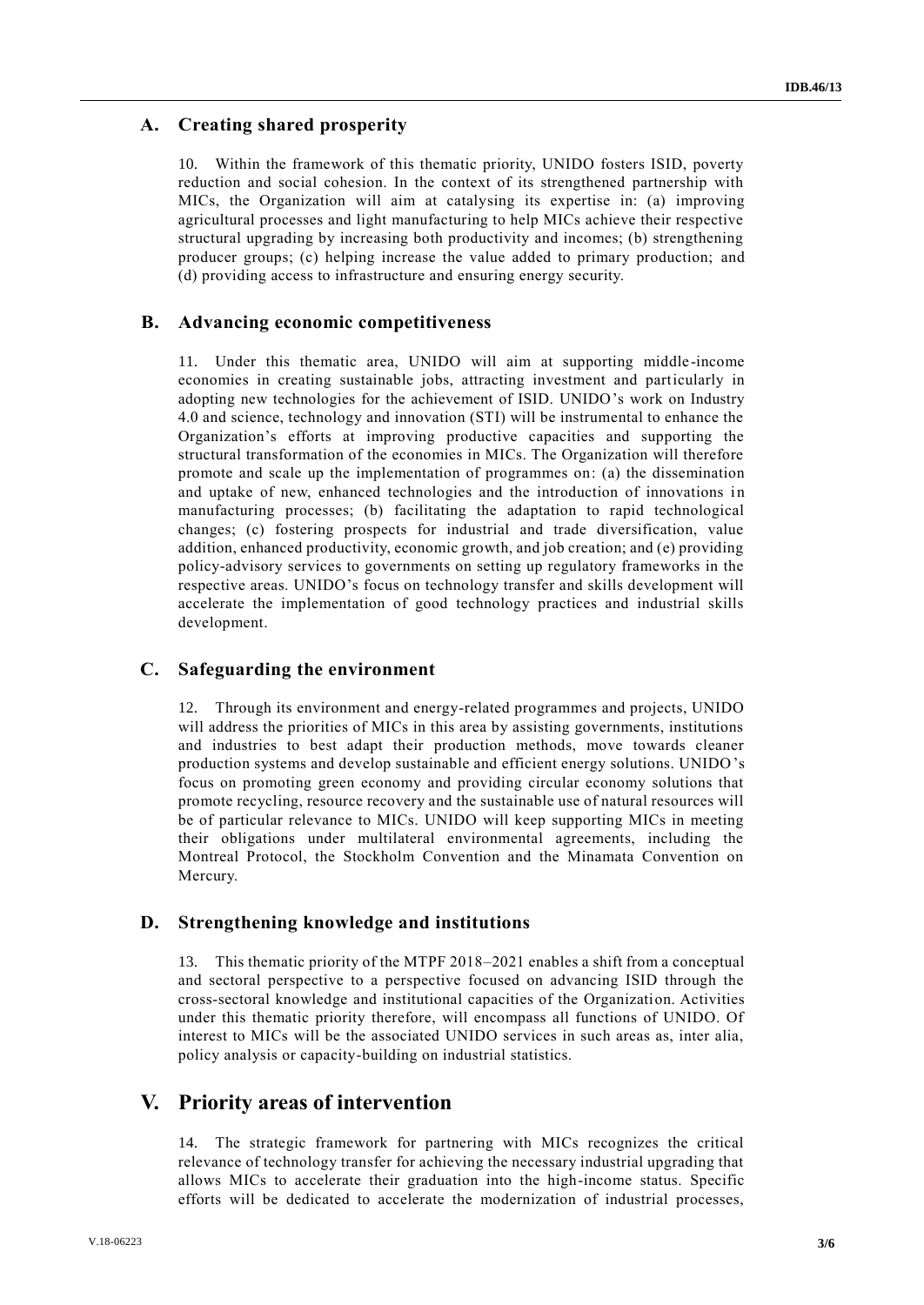which are necessary to increase the productivity of the industrial sector, and facilitates escaping out of the middle-income trap.

15. In this vein, and in light of the overarching nature of STI, UNIDO will prioritize the implementation of technical activities in the areas of: (a) Industry 4.0; (b) circular economy; and (c) the future of industrial skills. These streams of work will be guided by the Organization's strategic positioning on STI, currently under elaboration. Intensive efforts will be made to promote initiatives leading to: (a) improving industrial productive capacities and supporting the structural change of the economies of MICs; (b) anticipating the needs of MICs in terms of industrial skills and implementing programmes addressing these; and (c) promoting low-carbon technologies and circular systems, as well as investments in resilient infrastructure.

## **VI. Means of implementation**

16. Effective industrial development assistance will be provided through UNIDO's four enabling functions of technical cooperation; analytical and research functions and policy advisory services; normative functions and standards and quality-related activities; and its convening role and partnerships. The UNIDO strategic framework for partnering with MICs will be operationalized through the following:

(a) *Partnerships and financing*: Leveraging partnerships and strategizing cooperation with individual MICs and the MIC group as a whole to scale up the Organization's development impact will be at the core of the renewed strategic framework for cooperation. Traditional forms of financing ISID will be strategically oriented through a deep analysis and mapping of thematic and geographical priorities of potential donors, both traditional and emerging, and a careful selection of those related to UNIDO's mandate. UNIDO will stress the identification of strong national partner institutions, such as business associations, universities, knowledge hubs, and NGOs, with whom to pursue joint initiatives in the area of ISID. In addition to the traditional model for partnering, UNIDO's renewed approach to MICs will have a particular focus on:

(i) *Partnering with the business sector and development finance and international financial institutions (DFIs/IFIs)*: A building block of the strengthened cooperation with MICs should be partnering with private sources of finance, including financial and direct investment, and DFIs/IFIs. Consistently partnering with the business sector will ensure that UNIDO can substantially contribute its experience and perspectives through its technical assistance and normative interventions into industry in MICs. In parallel, a gradual expansion of multi-stakeholder approaches such as the Programme for Country Partnership will increase UNIDO's role in the industrial development of MICs by assisting them to achieve a higher development impact. Multi-stakeholder platforms will be a place to discuss, share information and unleash the potentials of the different actors involved in specific ISID areas. UNIDO's efforts should also prioritize and support the internationalization of the private sectors in MICs through international exhibitions, fairs, business missions, and business-to-business events. Efforts will also be focused on deepening cooperation with DFIs/IFIs, particularly by providing technical assistance with grant support from DFIs/IFIs, and by supporting governments of MICs in the implementation of IFI/DFI-financed programmes or projects.

(ii) *Partnering within the United Nations system*: UNIDO also envisions strengthening its collaboration with other United Nations entities. Based on the technical comparative advantage of UNIDO, and considering the prioritization of the economic and environmental dimensions of sustainable development in the new generation of United Nations Development Assistance Framework, cooperation with other United Nations entities will be key to position the Organization as the focal point for all the ISID activities in MICs. UNIDO will actively participate in joint funds mobilization within United Nations Country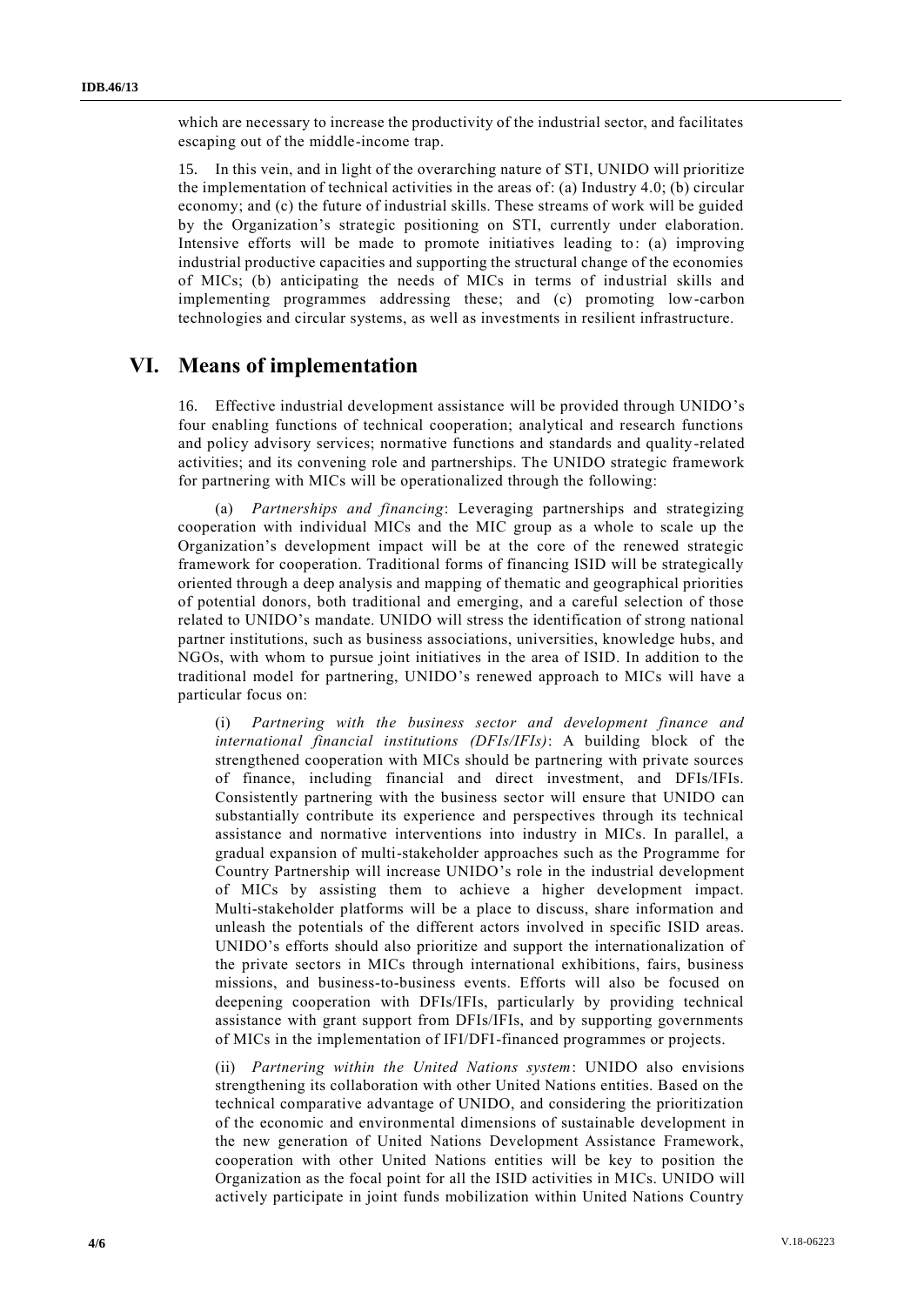Teams and explore opportunities arising from the repositioning of the United Nations development system, including raising funds from the Joint Fund for the 2030 Agenda and other relevant instruments. While United Nations coordination at the field level remains essential, UNIDO will also work towards engaging with the political discussions being held particularly in New York. The Department responsible for MICs at UNIDO, the Department of Programmes, Partnerships and Field Integration (PTC/PPF), has already started its engagement with the ongoing MICs process being developed in New York. This process is being coordinated by the United Nations Department of Economic and Social Affairs and led by the Like-Minded Group of Countries Supporters of MICs. The engagement is expected to be consolidated in the upcoming months and should result in an improved positioning of the Organization to respond to the needs of the Group, as well as in terms of integrating UNIDO's mandate of ISID into the process.

(iii) *Exploring alternative mechanisms for financing ISID, including self-financing*: Traditional forms of financing ISID in MICs should be strategically oriented through a deep analysis and mapping of thematic and geographical priorities of potential donors, both traditional and emerging, and a careful selection of those related to UNIDO's mandate. There is a high potential to develop and scale up self-funding activities in MICs. Given their income status and development achievements, particularly from upper-MICs, some of their ISID priorities can be addressed predominantly by means of self-funding.

(b) *South-South cooperation (SSC)*: Southern solutions and technologies are usually more appropriate for upper and lower-MICs, as they come from similar southern environments and contexts, frequently have lower costs of development, can provide more cost-effective and affordable solutions, and present an additional option for countries of the emerging South, while not excluding the use of similar technologies from the North. UNIDO will (a) identify and assess the potential for SSC at regional level, following the analyses by the Regional Divisions; (b) follow a demand-driven, tailor-made identification of Southern Industrial Development Solutions, including existing expertise and best practices to be disseminated and replicated; and (c) build on existing experiences, such as the International Centre for Inclusive and Sustainable Industrial Development in New Delhi, India, and the UNIDO Centre for South-South and Industrial Cooperation in Beijing. Activities to be emphasized under SSC modalities will include: Industrial upgrading; women's economic empowerment and entrepreneurship; development of green technologies and sustainable energy solutions; resource efficient and cleaner production; youth entrepreneurship and job creation; agri-business development.

## **VII. Monitoring and evaluation**

17. As focal point for cooperation with MICs, PTC/PPF will be responsible for following up on the achievement of results of the UNIDO approach to MICs. PTC/PPF will act as the coordinator of the activities of departments, divisions and field offices will be monitored, ensuring coherence and alignment with the overall UNIDO framework for cooperation.

18. Progress will be reported through the UNIDO Annual Report, the UNIDO integrated results and performance framework, and the UNIDO Open Data Platform.

19. Evaluation of the activities implemented within the context of the strategic framework for partnering with MICs will be conducted by the Independent Evaluation Division at UNIDO (ODG/EIO/IED).